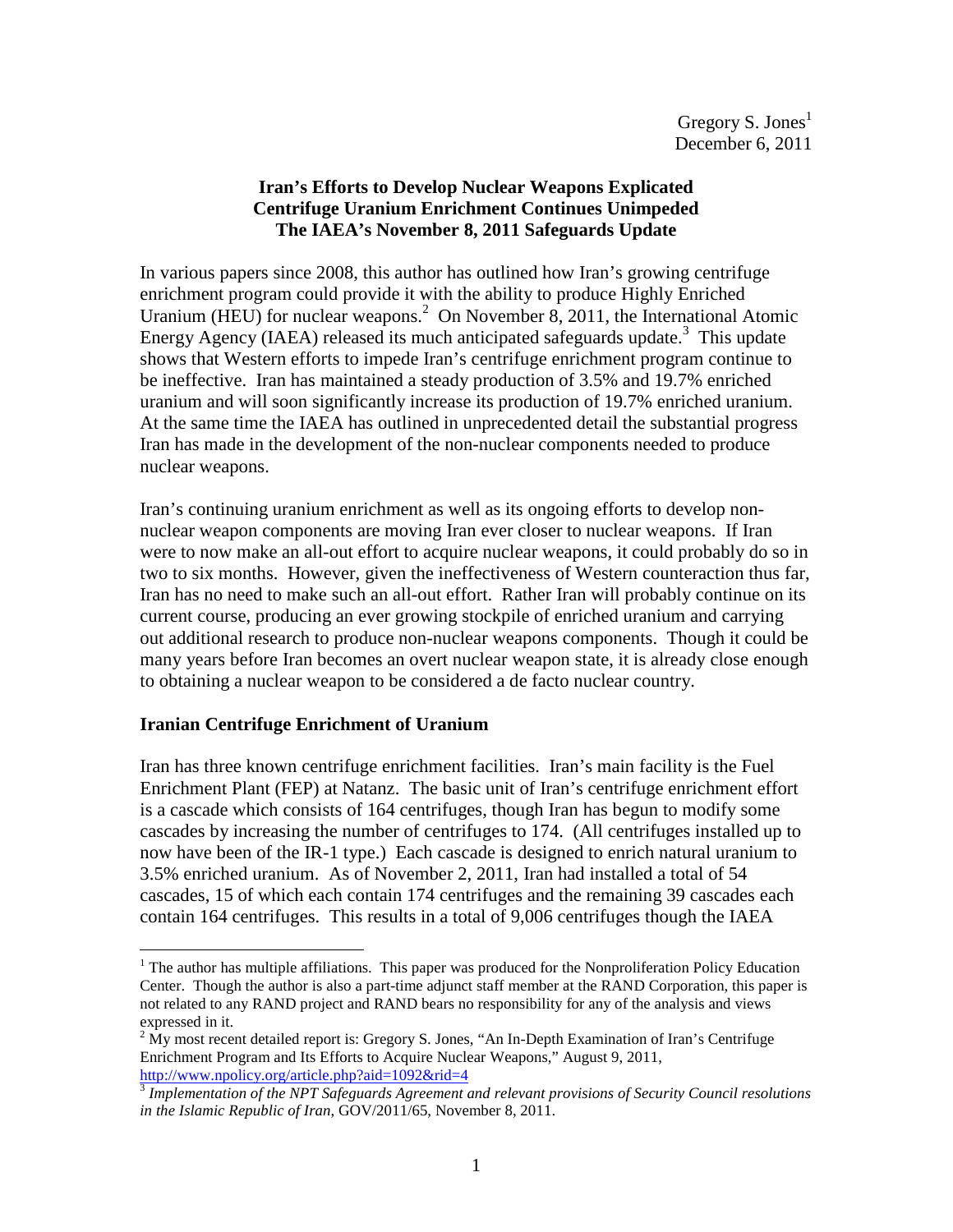inexplicably characterizes this number as "approximately 8,000". Of these 54 cascades, only 37 (containing 6,208 centrifuges) were being fed with uranium hexafluoride and therefore were producing 3.5% enriched uranium though the IAEA has indicated that not all of these  $6,208$  centrifuges may be operational.<sup>4</sup>

Iran began producing 3.5% enriched uranium at the FEP in February 2007 and as of November 1, 2011 Iran had produced a total of 3,327 kilograms (in the form of 4,922 kilograms of uranium hexafluoride). Since 517 kilograms of this enriched uranium has already been processed into 19.7% enriched uranium (see the PFEP below), Iran's current stockpile of 3.5% enriched uranium is 2,810 kilograms. Iran's current production rate of  $3.5\%$  enriched uranium is about 97 kilograms per month.<sup>5</sup> This production rate has held steady for most of 2011 and represents about a 75% increase since 2009 (see Table 1). From the production rate of 3.5% enriched uranium, it is easy to calculate that the FEP has a separative capacity of 4,300 separative work units (SWU) per year.<sup>6</sup>

| Table 1                                                         |  |  |  |
|-----------------------------------------------------------------|--|--|--|
| <b>Average Iranian Production Rate of 3.5% Enriched Uranium</b> |  |  |  |
| <b>Late 2008 to Mid-2010</b>                                    |  |  |  |

| <b>IAEA</b> Reporting Interval | Average 3.5% Enriched Uranium Production Rate |  |  |
|--------------------------------|-----------------------------------------------|--|--|
|                                | (Kilograms Uranium per Month)                 |  |  |
| 11/17/08-1/31/09               | 52                                            |  |  |
| $2/1/09 - 5/31/09$             | 53                                            |  |  |
| $6/1/09 - 7/31/09$             | 57                                            |  |  |
| 8/1/09-10/31/09                | 57                                            |  |  |
| 11/22/09-1/29/10               | 78                                            |  |  |
| $1/30/10 - 5/1/10$             | 81                                            |  |  |
| $5/2/10 - 8/6/10$              | 80                                            |  |  |
| $8/7/10 - 10/17/10$            | 95                                            |  |  |
| 10/18/10-2/5/11                | 88                                            |  |  |
| $2/6/11 - 5/14/11$             | 105                                           |  |  |
| $5/15/11 - 8/13/11$            | 99                                            |  |  |
| $8/14/11 - 11/1/11$            | 97                                            |  |  |

The 37 operational cascades at the FEP represent an increase of 2 cascades since the last IAEA report and an increase of 4 cascades since May 2011. However, as can be seen from Table 1, this increase in operational cascades did not lead to an increase in the

 $\frac{4}{4}$  "Not all of the centrifuges in the cascades that were being fed with UF<sub>6</sub> may have been working." *Implementation of the NPT Safeguards Agreement and relevant provisions of Security Council resolutions in the Islamic Republic of Iran*, GOV/2011/65, November 8, 2011, p.3.

 $<sup>5</sup>$  To avoid problems with the fact that the length of a month is variable, we have adopted a uniform month</sup> length of 30.44 days.

<sup>&</sup>lt;sup>6</sup> Assuming 0.4% tails. A Separative Work Unit is a measure of the amount of enrichment a facility can perform. The SWU needed to produce a given amount of enriched uranium product can be calculated if the U-235 concentration in the product, feed and tails are known.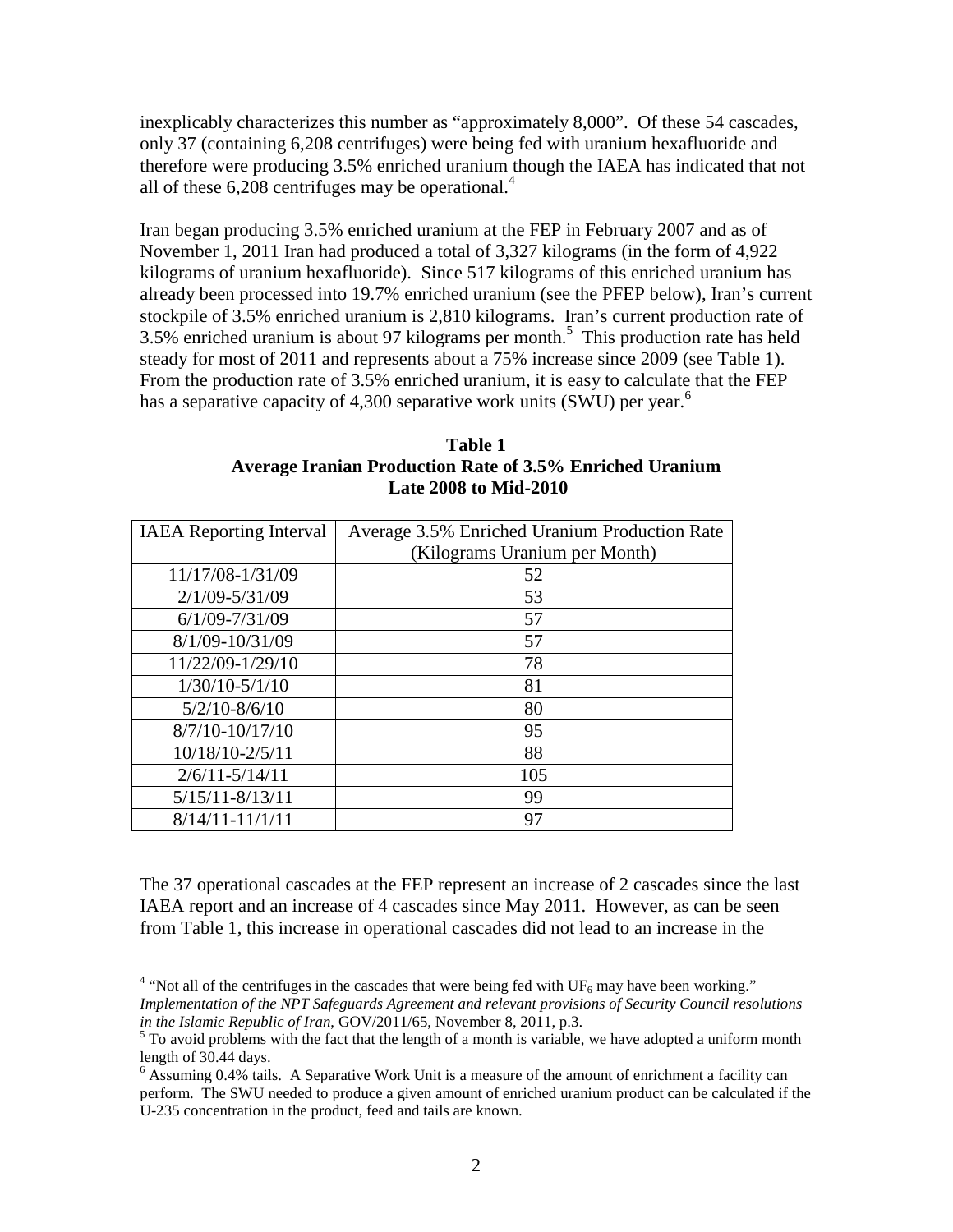amount of 3.5% enriched uranium produced. Indeed Iran's uranium production rate at the FEP does not seem to be strongly correlated with the number of operational cascades. This fact was illustrated in reverse in the later part of 2009 when the number of operational cascades declined (from 30 to 24) yet as can be seen from Table 1, Iran's uranium production rate did not decline. Rather the production rate increased sharply in the first part of 2010 even though the number of operational cascades did not increase.

Iran also has the Pilot Fuel Enrichment Plant (PFEP) at Natanz, which is used to test a number of more advanced centrifuge designs. These are usually configured as single centrifuges or small ten or twenty centrifuge test cascades. However, Iran has installed a cascade of 164 IR-2m centrifuges and though this cascade appears ready to begin to produce enriched uranium, it has yet to do so. Iran has also installed 66 IR-4 centrifuges in a separate cascade but has not yet begun feeding them with uranium hexafluoride.

In addition, there are two full cascades each with 164 IR-1 type centrifuges at the PFEP. These two cascades are interconnected and are being used to process 3.5% enriched uranium into 19.7% enriched uranium. In February 2010, Iran began producing 19.7% enriched uranium at the PFEP using one cascade. It added the second cascade in July 2010. As of October 28, 2011, Iran had accumulated a stockpile of 53.9 kilograms of 19.7% enriched uranium (in the form of 79.7 kilograms of uranium hexafluoride). Iran's production rate of 19.7% enriched uranium at the PFEP has been fairly steady and over the past year (from September 18, 2010 to September 13, 2011) it has averaged 2.8 kilograms per month.

Finally, Iran is constructing an enrichment facility near Qom. Known as the Fordow Fuel Enrichment Plant (FFEP), Iran clandestinely started to construct this plant in violation of its IAEA safeguards. Iran only revealed the existence of this plant in September 2009, after Iran believed that the West had discovered the plant.

According to the IAEA, Iran has installed two interconnected cascades at the FFEP (each containing 174 centrifuges, IR-1 type) in order to produce 19.7% enriched uranium from 3.5% enriched uranium as is currently being done at the PFEP. These two interconnected cascades will probably start operation shortly. In addition, Iran has informed the IAEA that it plans to install two more interconnected cascades at the FFEP to produce 19.7% enriched uranium. As of October 24, 2011, 64 centrifuges of the necessary 348 centrifuges had been installed, indicating that it will probably be at least a few months before this second set of two interconnected cascades begins operation. When these two sets of interconnected cascades begin operation, Iran will triple its production rate of 19.7% enriched uranium. Since it is currently producing about 2.8 kilograms of 19.7% enriched uranium per month, this will be a production rate of about 8.4 kilograms per month.

One interesting aspect of Iran's plan to triple its production rate of 19.7% enriched uranium is that to produce this much 19.7% enriched uranium, Iran will need to use about 60 kilograms of 3.5% enriched uranium per month as feed. Since Iran is only currently producing about 100 kilograms of 3.5% enriched uranium per month this means that the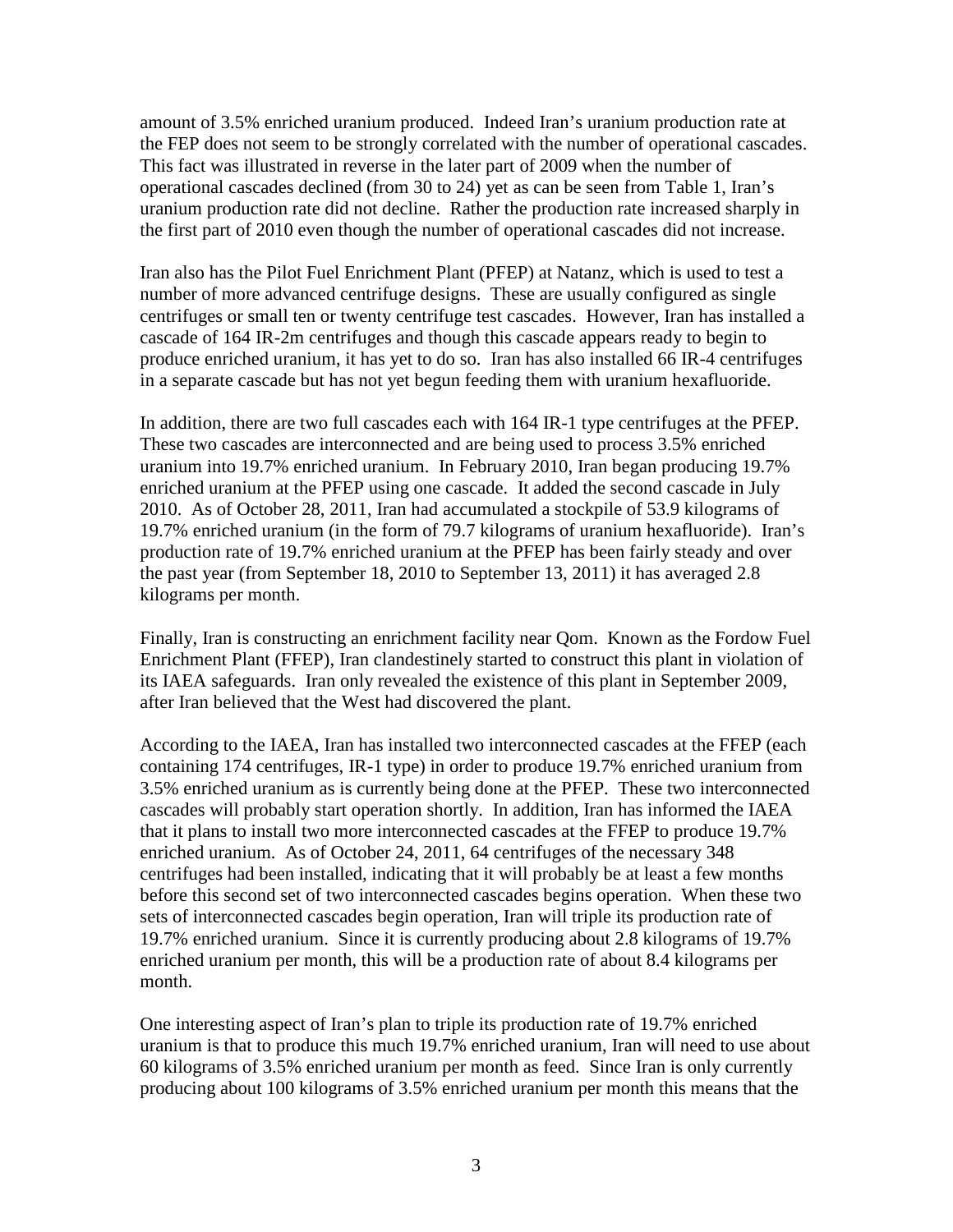majority of Iran's new production of 3.5% enriched uranium will need to go to this purpose and Iran's stockpile of 3.5% enriched uranium will grow much more slowly in the future.

## **Iranian Options for Producing HEU**

Given that Iran currently has an enrichment capacity of 4,300 SWU per year at the FEP and stockpiles of about 2,810 kilograms of 3.5% enriched uranium and 53.9 kilograms of 19.7% enriched uranium, Iran has a number of options for producing the 20 kilograms of HEU required for a nuclear weapon.

The most straightforward method Iran could use to produce HEU would be batch recycling at the FEP. In this process, no major modifications are made to the FEP but rather enriched uranium is successively run though the FEP in batches until the desired enrichment is achieved. In the past I have calculated that Iran could use a two-step process to produce HEU. In the first step, 3.5% enriched uranium would be enriched to 19.7% enriched uranium. Iran has already demonstrated this step on a small scale by producing 19.7% enriched uranium at the PFEP. In the second step, 19.7% enriched uranium would be enriched to 90% enriched uranium. My calculations for this second step rely on work by Glaser which demonstrated that by reducing the flow through the cascade, it was possible to achieve the production of 90% enriched uranium from 19.7% enriched uranium in one step without a significant loss of separative capacity.<sup>7</sup> This process is illustrated for Iran's current situation in Table 2.

## **Table 2**

## **Time, Product and Feed Requirements for the Production of 20 kg of HEU by Batch Recycling at the FEP (4,300 SWU per year total) (The Second Step is Based on Glaser's Analysis)**

| Cycle  | <b>Product Enrichment</b> | <b>Feed Enrichment</b> | Time for Cycle |
|--------|---------------------------|------------------------|----------------|
|        | and Quantity              | and Quantity           | (Days)         |
| First  | 19.7%                     | 3.5%                   | 43             |
|        | $104.3$ kg                | $1,230$ kg             |                |
| Second | 90.0%                     | 19.7%                  |                |
|        | $20 \text{ kg}$           | $153.2 \text{ kg*}$    |                |
| Total  |                           |                        | 60**           |

\* Includes 53.9 kilograms of 19.7% enriched uranium that Iran has already stockpiled. \*\*Includes four days to account for equilibrium and cascade fill time.

TRICT Alexander Glaser, "Characteristics of the Gas Centrifuge for Uranium Enrichment and Their Relevance for Nuclear Weapon Proliferation", *Science and Global Security*, Vol. 16, 2008. In particular see Table 3 on p.16.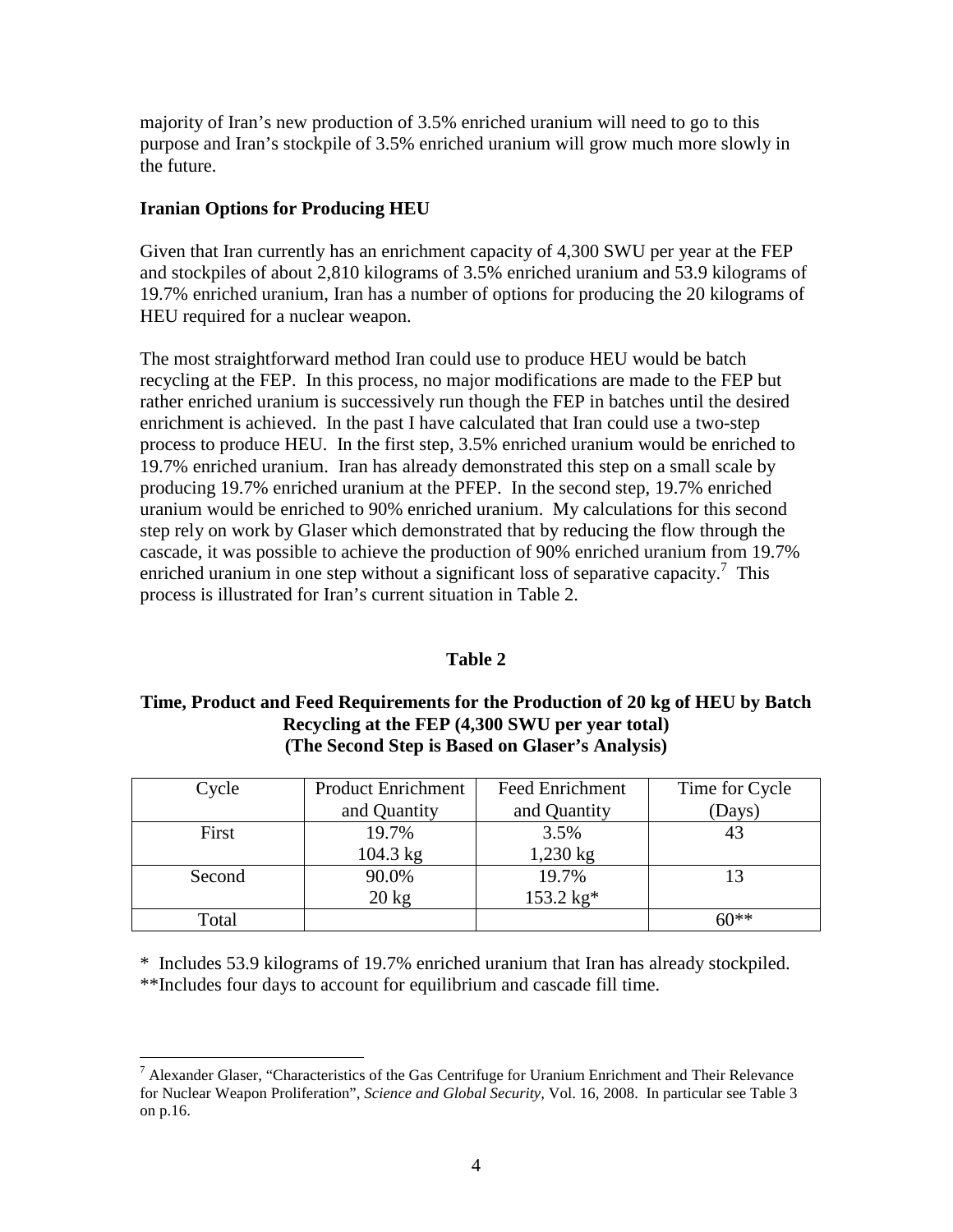Two steps are required. In the first step, Iran needs to produce 158.2 kilograms of 19.7% enriched uranium (including 5 kilograms for the plant inventory in the second step). However, since it has already produced 53.9 kilograms of 19.7% enriched uranium, Iran needs only to produce an additional 104.3 kilograms. This step requires 1,230 kilograms of 3.5% enriched uranium as feed but Iran's current stockpile well exceeds this figure. In the second step, the 19.7% enriched uranium is further enriched to the 90% level suitable for a nuclear weapon. Using Iran's currently operating centrifuges at the FEP, the batch recycling would take about two months.

As was stated above, this calculation depends on Glaser's published calculations of the effectiveness of reduced cascade flow so that uranium can be enriched from 19.7% to 90% in one step. I am not the only analyst who has relied on Glaser's work, as both Levi<sup>8</sup> and the International Institute for Strategic Studies<sup>9</sup> have based their calculations on Glaser's calculations.

However, on October 26, 2011, I received an e-mail from Glaser, indicating that he had "been made aware of certain phenomena that are not taken into account in [Glaser's] breakout model…" Glaser has not been willing to talk to me on the record about this matter nor has he been willing to reveal the identity of the third-party who has made him aware of this issue. This third-party apparently did not provide any specific analysis to Glaser, nor has Glaser done his own analysis of possible problems with his 2008 work. Still it seems that Glaser is no longer willing to stand behind his batch recycling calculations published in 2008 as Glaser also said in his e-mail "We now find that the most credible scenarios involve some kind of cascade reconfiguration." Glaser did not provide any analysis to support this statement.

Nevertheless, in light of Glaser's e-mail, I have examined methods whereby Iran could produce the 20 kilograms of HEU required for a nuclear weapon without relying on Glaser's calculations.

Iran could still produce HEU by batch recycling at the FEP but the process would require three steps. Each pass would produce the feed required for the next cycle, which would include the plant inventory (in this case, 5 kilograms for each cycle). Iran would need to produce sufficient 19.7% enriched uranium from 3.5% enriched feed, then further enrich this 19.7% enriched uranium to 55.4% enriched uranium and finally enrich the 55.4% enriched uranium to 86.3% enriched uranium. I have increased the amount of HEU required from 20 kilograms to 21 kilograms to keep the quantity of U-235 in the product about the same.

The results for the first step can be found using separative work calculations but for the other two steps a SWU calculation would not produce accurate results. Since the plant at Natanz is designed to produce 3.5% product from natural uranium, its cascade is more

<sup>8</sup> Michael A. Levi, "Drawing the Line on Iranian Enrichment," *Survival*, Vol. 53, No. 4, August-September 2011, pp.180-181. 9 *Iran's Nuclear, Chemical and Biological Capabilities, A net assessment*, an IISS strategic dossier, The

International Institute for Strategic Studies, London, February 2011, p.73.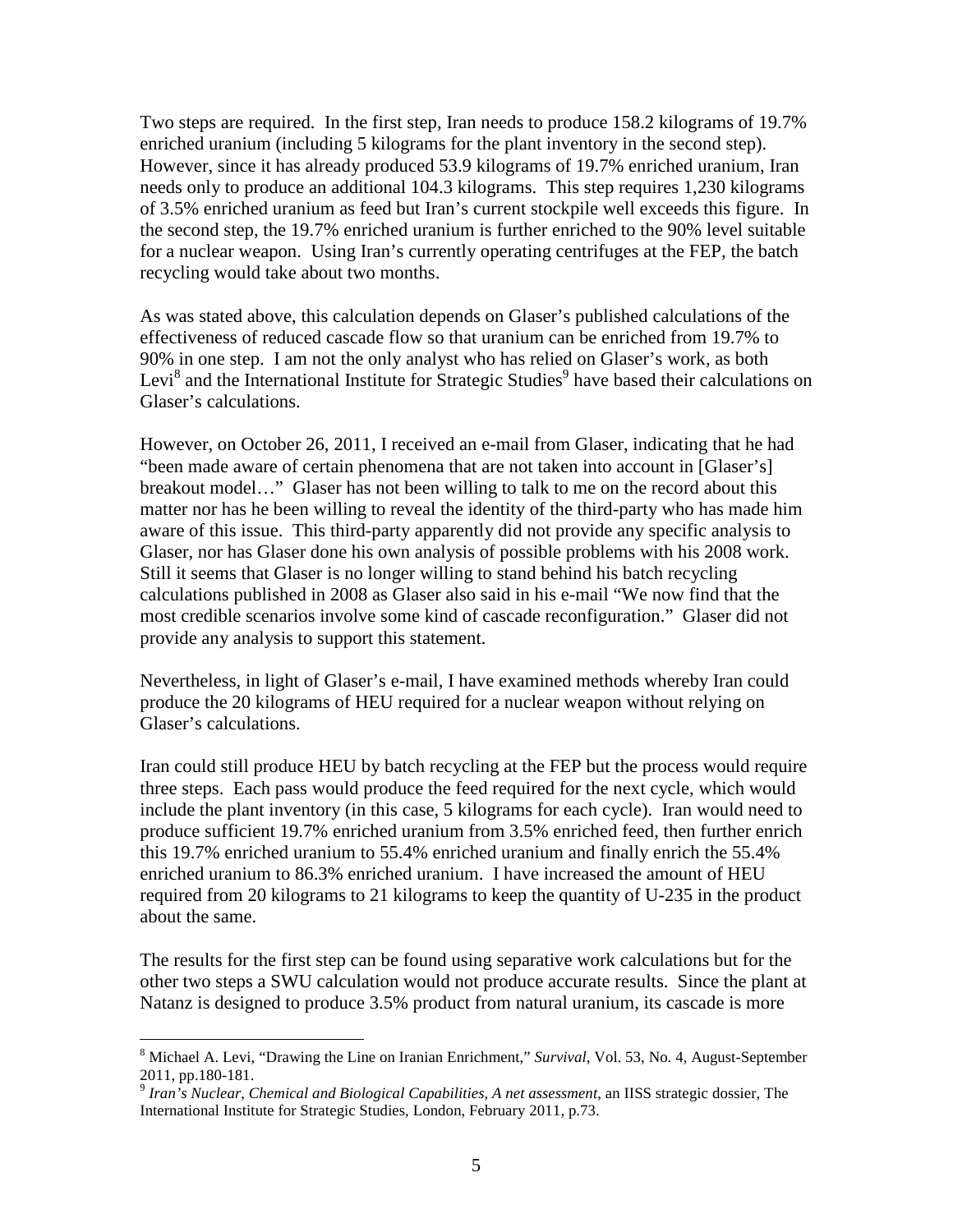tapered than is optimal for the upper stages of an enrichment plant designed to produce highly enriched uranium. As a result, some of the SWU output of the plant cannot be utilized during the latter cycles of the batch production process. The plant is restricted by the flow at the product end of the cascade. Therefore the time required per cycle is then determined by the amount of product required and the amount of product the plant can produce per day and not by a SWU calculation.

The results (Table 3) show that this method of batch recycling would take 6 months in contrast to the two months required in Table 2. In addition Iran would need to start with over 4,200 kilograms of 3.5% enriched uranium, much more than the 1,200 kilograms required by the calculations in Table 2 and well more than the 2,800 kilograms that Iran currently possesses. At current production rates it would take about one and three quarter years before Iran would possess enough 3.5% enriched uranium to start the batch recycling process.

## **Table 3**

## **Time, Product and Feed Requirements for the Production of HEU by Batch Recycling at the FEP (4,300 SWU per year total) (Does Not Rely on Glaser's Analysis)**

| Cycle  | <b>Product Enrichment</b><br>and Quantity | <b>Feed Enrichment</b><br>and Quantity | Time for Cycle<br>(Days) |
|--------|-------------------------------------------|----------------------------------------|--------------------------|
|        |                                           |                                        |                          |
| First  | 19.7%                                     | 3.5%                                   | 146                      |
|        | 358 kg                                    | $4,220$ kg                             |                          |
| Second | 55.4%                                     | 19.7%                                  | 22                       |
|        | 71.4 kg                                   | $407 \text{ kg}^*$                     |                          |
| Third  | 86.3%                                     | 55.4%                                  |                          |
|        | $21 \text{ kg}$                           | 66.4                                   |                          |
| Total  |                                           |                                        | $181**$                  |

\* Includes 54 kilograms of 19.7% enriched uranium that Iran has already stockpiled. \*\*Includes six days to account for equilibrium and cascade fill time.

Iran, however, has additional options for producing the HEU required for a nuclear weapon. As was stated above, in addition to the FEP, Iran is producing 19.7% enriched uranium at the PFEP and in a few months will have tripled its production of 19.7% enriched uranium by starting two sets of two interconnected cascades at the FFEP. Once the cascades at the FFEP start operation, Iran could use its 19.7% production capacity to carry out the final step of the three step batch recycling process. The results are shown in Table 4.

As in the previous case, the times for the second and third steps are determined by the cascade product production rate and not by SWU calculations. The total time required is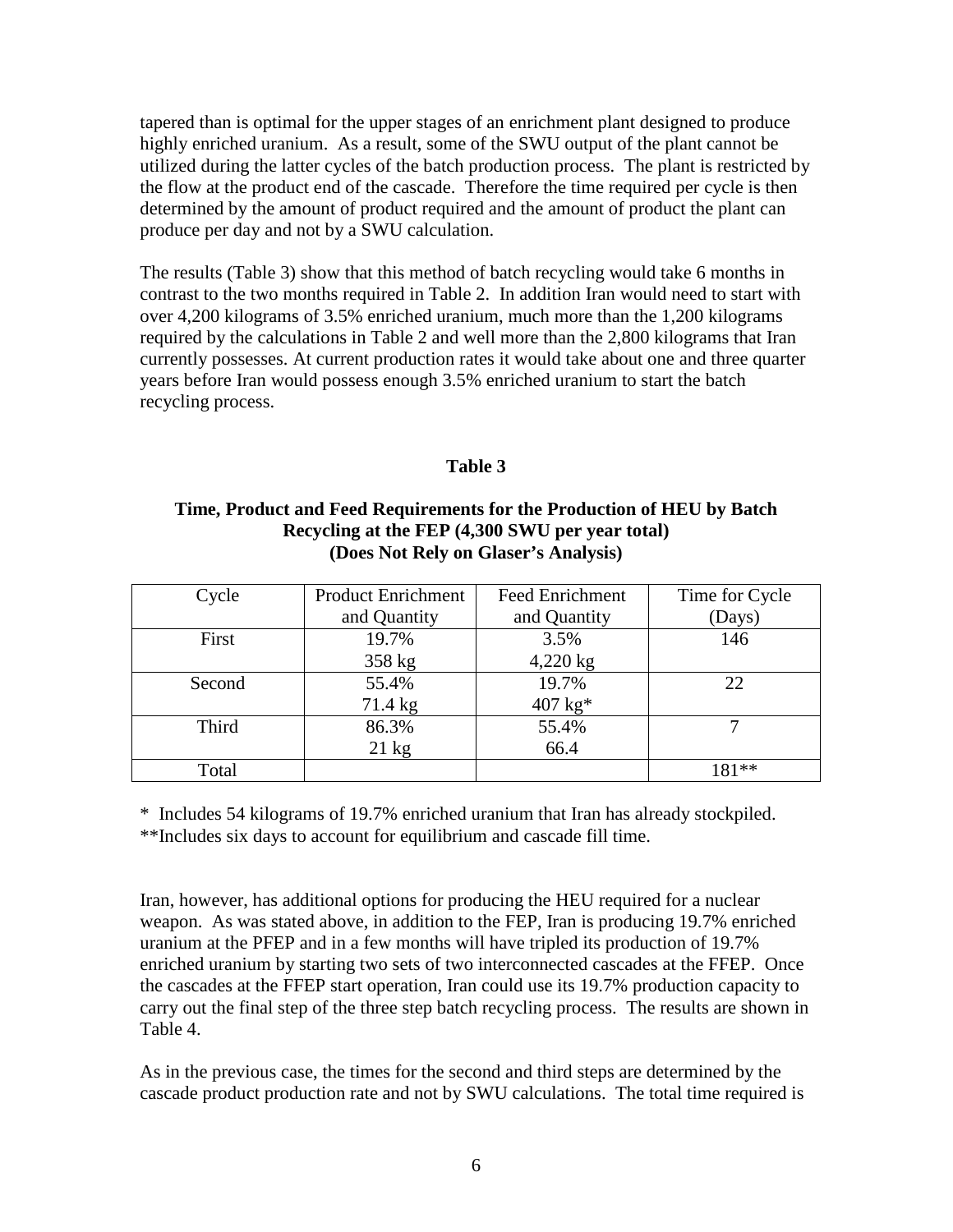about five and one half months, which is not that much shorter than the prior case where all three batch recycling steps were carried out at the FEP. This method, however, has the advantage of reducing the required amount of 3.5% enriched uranium feed from 4,200 kilograms to 2,100 kilograms, which is smaller than Iran's current 2,800 kilograms stockpile.

#### **Table 4**

## **Time, Product and Feed Requirements for the Production of HEU by Batch Recycling at the FEP (4,300 SWU per year total) Final Step at PFEP and FFEP (Does Not Rely on Glaser's Analysis)**

| Cycle and               | <b>Product Enrichment</b> | <b>Feed Enrichment</b> | Time for Cycle |
|-------------------------|---------------------------|------------------------|----------------|
| <b>Enrichment Plant</b> | and Quantity              | and Quantity           | (Days)         |
| First                   | 19.7%                     | 3.5%                   | 73             |
| <b>FEP</b>              | 179 kg                    | $2,110$ kg             |                |
| Second                  | 55.4%                     | 19.7%                  | 12             |
| <b>FEP</b>              | $40 \text{ kg}$           | $228 \text{ kg}^*$     |                |
| <b>Third</b>            | 89.4%                     | 55.4%                  | 72             |
| PFEP & FFEP**           | $20 \text{ kg}$           | $39 \text{ kg}$        |                |
| Total                   |                           |                        | $163**$        |

\* Includes 54 kilograms of 19.7% enriched uranium that Iran has already stockpiled.

\*\* Plant inventory is 1 kilogram.

<u>.</u>

\*\*\*Includes six days to account for equilibrium and cascade fill time.

If Glaser's calculations are incorrect, the only way that Iran could currently produce the HEU for a nuclear weapon in just two months would be to use batch recycling at the FEP combined with a clandestine "topping" enrichment plant. Since Iran continues to refuse to implement the Additional Protocol to its safeguards agreement, the IAEA would find it very difficult to locate a clandestine enrichment plant—a fact that the IAEA has continued to confirm.<sup>10</sup> While this has been a theoretical possibility since 2007, its salience increased with the discovery in September 2009 that Iran was actually building such a clandestine enrichment plant (the FFEP near Qom).

<sup>&</sup>lt;sup>10</sup> "While the Agency continues to verify the non-diversion of declared nuclear material at the nuclear facilities and LOFs declared by Iran under its Safeguards Agreement, as Iran is not providing the necessary cooperation, including by not implementing its Additional Protocol, the Agency is unable to provide credible assurance about the absence of undeclared nuclear material and activities in Iran, and therefore to conclude that all nuclear material in Iran is in peaceful activities." *Implementation of the NPT Safeguards Agreement and relevant provisions of Security Council resolutions in the Islamic Republic of Iran*, GOV/2011/65, November 8, 2011, p.10.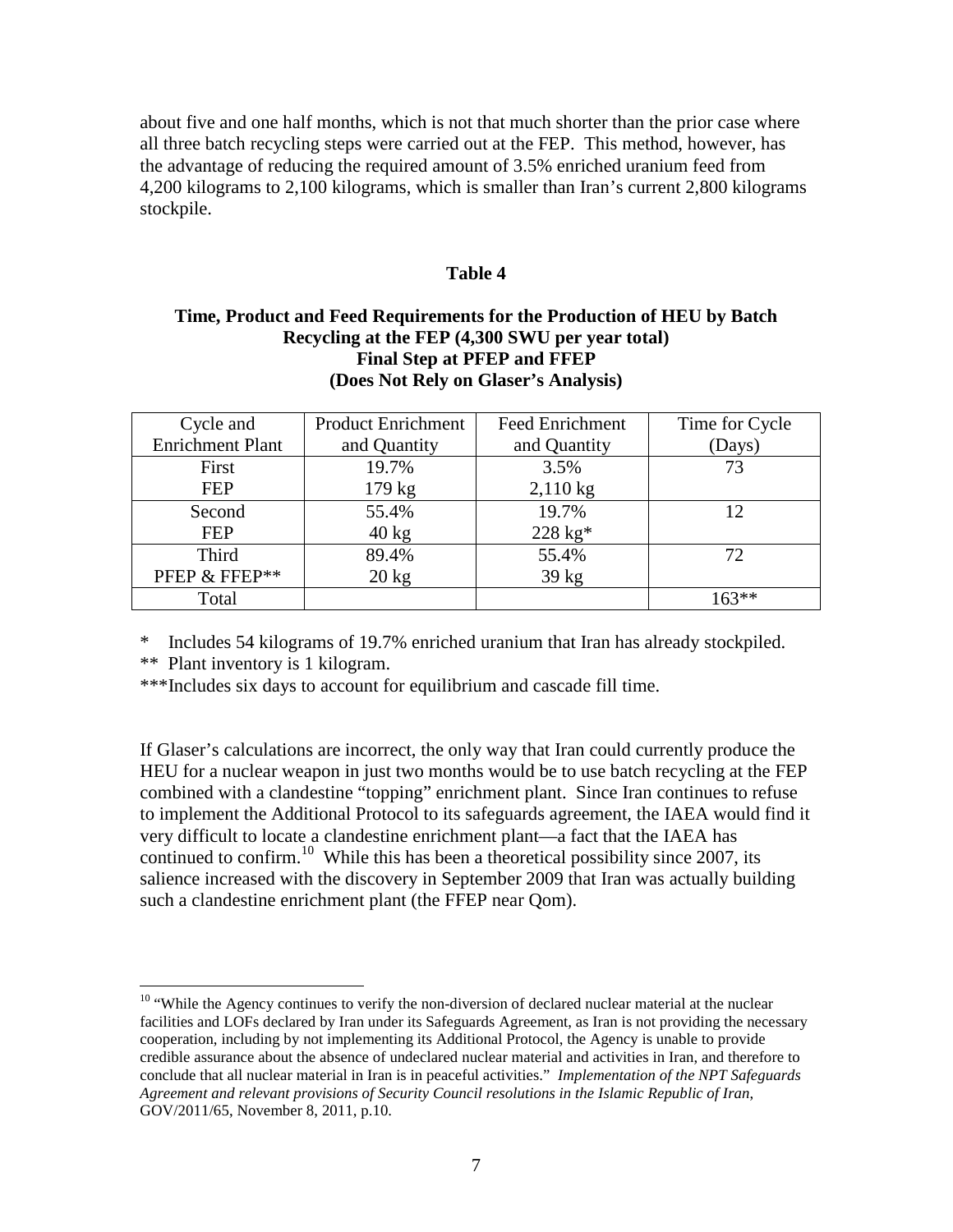In this case, the clandestine enrichment plant could be designed as an ideal cascade to enrich 19.7% enriched uranium to the 90% enriched uranium needed for a nuclear weapon. By starting from 19.7% enriched uranium this clandestine enrichment plant need only contain about 1,400 IR-1 type centrifuges to be able to produce the 20 kilograms of HEU required for a nuclear weapon in just two months. Furthermore since Iran already has a stockpile of 19.7% enriched uranium, the production of the 19.7% enriched uranium at the FEP and the 90% enriched uranium at the clandestine enrichment plant could be carried out *simultaneously*.

The results of this process are shown in Table 5. As can be seen, the production of the 19.7% enriched uranium needed (including 2 kilograms for the plant inventory at the clandestine plant) to produce 20 kilograms of HEU at the clandestine enrichment plant now requires only 473 kilograms of 3.5% enriched feed. Since the cycle time at the FEP is shorter than that at the clandestine enrichment plant and the cycles are carried out simultaneously, the time required at the FEP has no impact on the overall time required to produce the HEU.

## **Table 5**

## **Time, Product and Feed Requirements for the Production of HEU by Batch Recycling at the FEP (4,300 SWU per year total) Final Step at 1,400 Centrifuge Clandestine Plant (0.9 SWU per centrifuge-year) Cycles Carried out Simultaneously (Does Not Rely on Glaser's Analysis)**

| Cycle and               | <b>Product Enrichment</b> | <b>Feed Enrichment</b> | Time for Cycle |
|-------------------------|---------------------------|------------------------|----------------|
| <b>Enrichment Plant</b> | and Quantity              | and Quantity           | (Days)         |
| First                   | 19.7%                     | 3.5%                   |                |
| <b>FEP</b>              | $40.1 \text{ kg}$         | $473 \text{ kg}$       |                |
| Second                  | 90.0%                     | 19.7%                  | $63**$         |
| Clandestine             | $20 \text{ kg}$           | $106.8 \text{ kg}$ *   |                |
| Total                   |                           |                        | $63***$        |

\* Includes 53.9 kilograms of 19.7% enriched uranium that Iran has already stockpiled. Processing the tails of the clandestine plant at the PFEP and FFEP produces an additional 12.8 kilograms of 19.7% enriched uranium.

\*\* Includes two days to account for equilibrium and cascade fill time.

\*\*\* Cycle times *not* additive since cycles are simultaneous.

Further, since Iran would have a substantial quantity of 3.5% enriched uranium left over (about 2,338 kilograms), Iran could continue the process and produce additional HEU. An additional 20 kilograms of HEU would require 1,109 kilograms of 3.5% enriched uranium feed, so with its current stockpile Iran could produce a total of about 62 kilograms of HEU, which is enough for about three nuclear weapons. Since the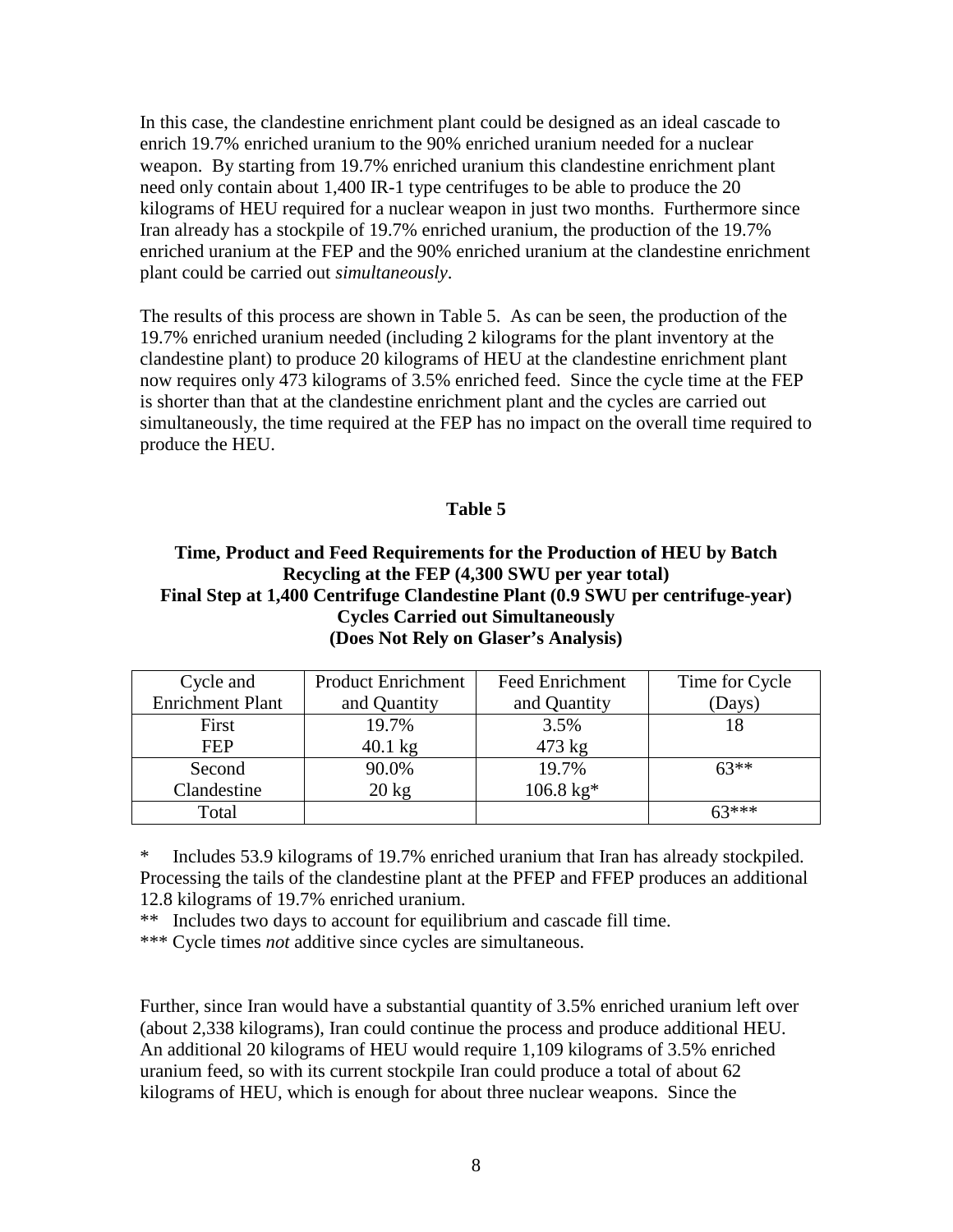clandestine enrichment plant has been sized to produce about 10 kilograms of HEU per month, Iran could produce enough HEU for a nuclear weapon at successive two month intervals.

Nor is batch recycling of enriched uranium the only pathway for Iran to produce the fissile material required for nuclear weapons, though it is the process that allows Iran to produce HEU most quickly. Iran could produce HEU at a clandestine enrichment plant designed to produce 90% enriched uranium from natural uranium feed.

A clandestine enrichment plant containing 23 cascades (3,772 centrifuges, 0.9 SWU per centrifuge-year) could produce around 20 kilograms of HEU (the amount required for one nuclear weapon) each year using natural uranium as feed. Since this option does not require any overt breakout from safeguards, the relatively slow rate of HEU production would not necessarily be of any concern to Iran. Such production could be going on right now and the West might well not know. A clandestine enrichment plant would need a source of uranium but Iran is producing uranium at a mine near Bandar Abbas.<sup>11</sup> Since Iran has refused to implement the Additional Protocol to its IAEA safeguards, this uranium mining is unsafeguarded and the whereabouts of the uranium that Iran has produced there is unknown. A significant drawback to this stand-alone clandestine enrichment plant is that it requires many more centrifuges than would the 1,400 centrifuge clandestine plant discussed above. It is not clear whether Iran could provide this number of centrifuges to a clandestine plant and the larger any clandestine enrichment plant is, the more likely it is that it will be discovered.

Iran then, has a number of methods whereby it could produce the HEU required for a nuclear weapon. If Glaser's previously published calculations are correct, then batch recycling at the FEP alone could produce enough HEU for a weapon in just two months. If Glaser's calculations are incorrect, then the most threatening cases are those involving clandestine enrichment plants. If Iran were to produce 19.7% enriched uranium at the FEP and simultaneously enrich 19.7% enriched uranium to HEU at a clandestine enrichment plant, then it could produce a weapon's worth of HEU in two months and enough HEU for three weapons in six months. Alternatively, Iran might build a standalone clandestine plant to enrich natural uranium to HEU. Such a plant would only produce enough HEU for one weapon a year but since the plant could go undetected for many years, Iran could produce a sizable stockpile before detection.

If Glaser's calculations are incorrect, and one does not want to posit the existence of a clandestine enrichment plant, then the fastest way Iran could produce HEU would be to carry out batch recycling at the FEP and the final enrichment step at the PFEP and FFEP. In this fashion, Iran could produce sufficient HEU for a weapon in about five and one half months which is longer than the two months that would be required if Glaser's calculations are correct. Clearly, it would be helpful to resolve the uncertainties regarding Glaser's calculations. However, even if these uncertainties are not resolved, it is obvious that clandestine Iranian enrichment facilities pose a serious threat.

<sup>&</sup>lt;u>.</u> <sup>11</sup> Implementation of the NPT Safeguards Agreement and relevant provisions of Security Council *resolutions in the Islamic Republic of Iran*, GOV/2011/7, February 25, 2011, p.9.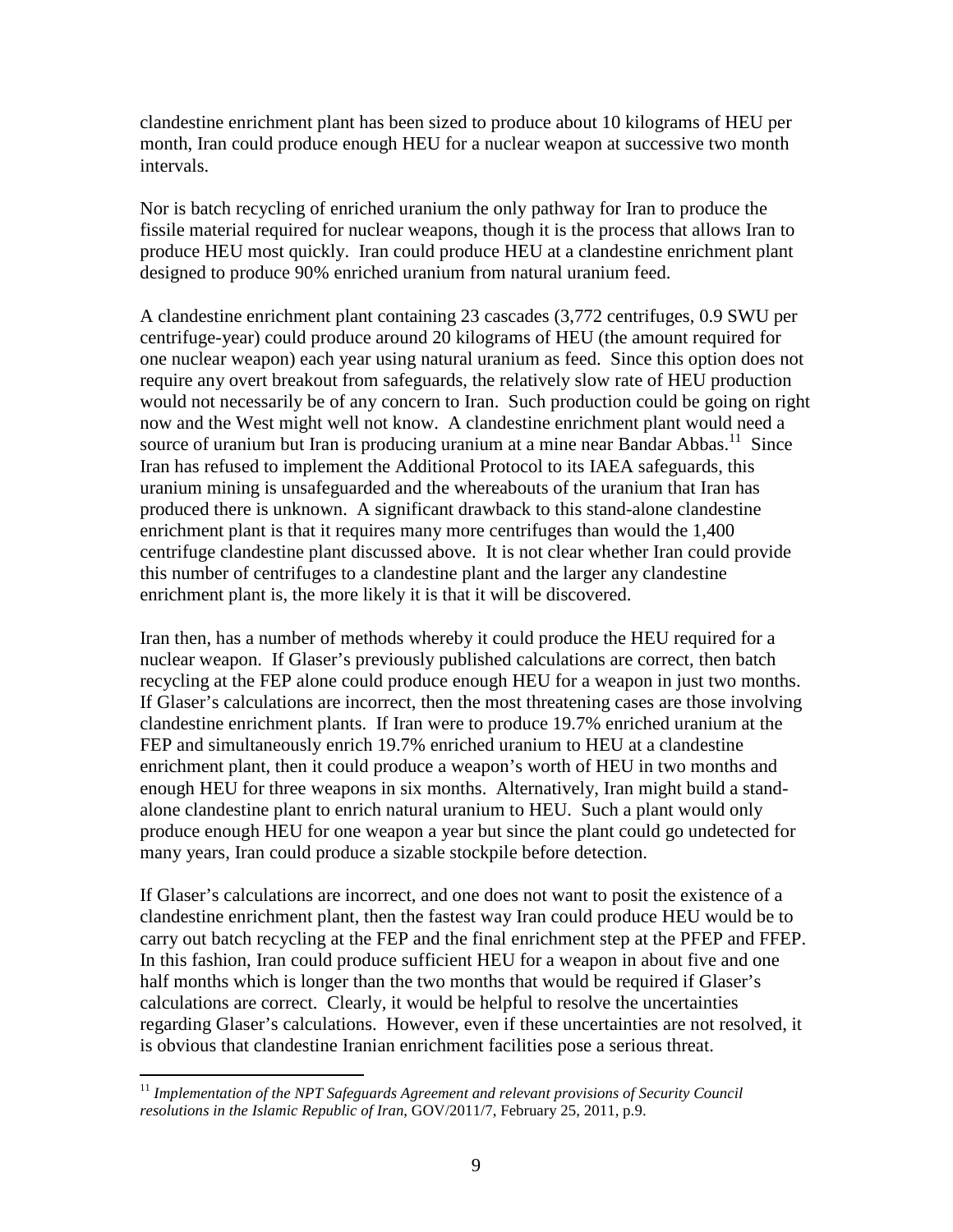### **Iran's Work on the Non-Nuclear Components for Nuclear Weapons**

The latest IAEA safeguards report has outlined in unprecedented detail the substantial progress Iran has made in the development of the non-nuclear components needed to produce nuclear weapons. Much of Iran's efforts have been reported previously but the IAEA has provided new information as to how close Iran has come to being able to produce sophisticated nuclear weapons. Furthermore, the IAEA has made clear that Iran's efforts are continuing.

The 2007 National Intelligence Estimate (NIE) produced by the U.S. National Intelligence Council indicated that up until the fall of 2003, Iran had a nuclear weapons program.<sup>12</sup> The latest IAEA safeguards report states that during that time Iran was assisted in developing "a multipoint initiation system that can be used to initiate effectively and simultaneously a high explosive charge over its surface" by "a foreign expert" who "worked for much of his career with this technology in the nuclear weapon programme of the country of his origin."<sup>13</sup> According to press reports, this "foreign" expert" is a Russian named Vyacheslav Danilenko. The IAEA has been told "by nuclearweapon States that the specific multipoint initiation concept is used in some known nuclear explosive devices."

What has not been discussed thus far is that this "multipoint initiation system" will allow Iran to manufacture sophisticated nuclear weapons. Most nuclear weapons use the implosion method whereby the nuclear material is surrounded by high explosives which are detonated simultaneously to compress this material to produce the supercritical mass needed for a nuclear explosion. As is discussed by the U.S. Government publication *The Effects of Nuclear Weapons*:

The second method [implosion] makes use of the fact that when a subcritical quantity of an appropriate isotope of uranium (or plutonium) is strongly compressed, it can become critical or supercritical as indicated above. The compression may be achieved by means of a spherical arrangement of specially fabricated shapes (lenses) of ordinary high explosive. In a hole in the center of this system is placed a subcritical sphere of fissionable material. When the high-explosive lens system is set off, by means of a detonator on the outside of each lens, an inwardlydirected spherical "implosion" wave is produced. *A similar wave can be realized without lenses by detonating a large number of points distributed over a spherical surface*.<sup>"14</sup> [Emphasis added]

<sup>-</sup><sup>12</sup> "Iran: Nuclear Intentions and Capabilities," National Intelligence Estimate, National Intelligence Council, November 2007.

<sup>&</sup>lt;sup>13</sup> Implementation of the NPT Safeguards Agreement and relevant provisions of Security Council *resolutions in the Islamic Republic of Iran*, GOV/2011/65, November 8, 2011, Annex, pp.8-9.

<sup>&</sup>lt;sup>14</sup> Samuel Glasstone and Philip J. Dolan, *The Effects of Nuclear Weapons*, Third Edition, U.S. Government Printing Office, Washington D.C., 1977, p.16.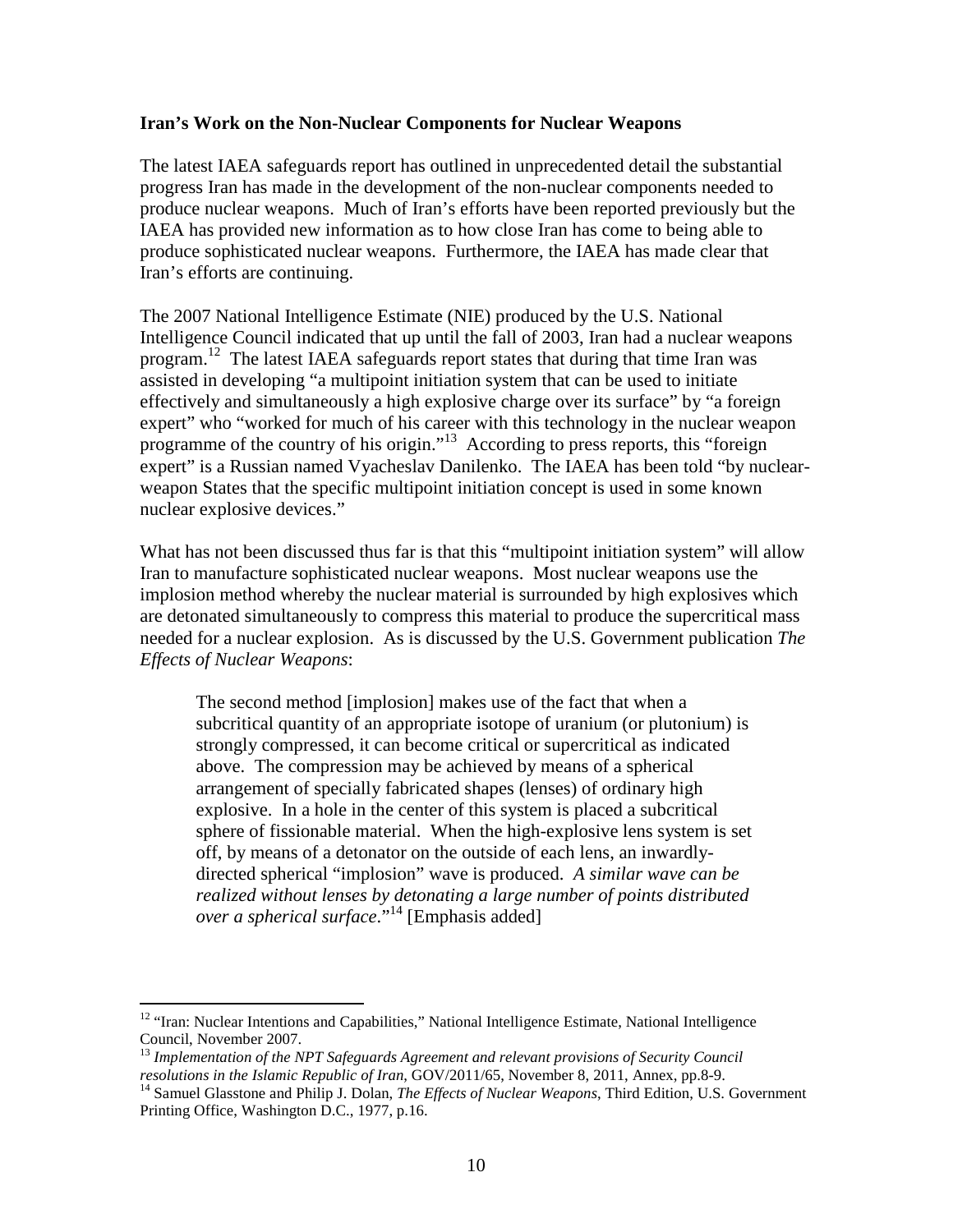Therefore by having a multipoint initiation system, Iran can build nuclear weapons without the need to use lenses in the implosion system. Since the lenses add significant weight and volume to the entire weapon, Iran is now in a position to build nuclear weapons that are significantly lighter, and have a smaller diameter. Though some observers still refer to possible Iranian nuclear weapons as "crude," the IAEA report shows that Iran has progressed beyond such designs.

One of the most controversial aspects of the 2007 NIE was its assertion: "we assess with moderate confidence Tehran had not restarted its nuclear program as of mid-2007…" Based on the information provided by the IAEA, it is clear that this statement is incorrect. Iran has continued the development of non-nuclear components for a nuclear weapon though it has been more circumspect since 2003. Iran now tries harder to disguise its efforts to develop nuclear weapons but it has not ceased those efforts.

In particular, in 2003 Iran had already conducted at least one full-scale test of its multipoint initiation system with the hemispheric shape required for a nuclear weapon. Since that time Iran has continued to test this system but it is now using scaled down versions and employing a cylindrical geometry. Such geometry is not directly applicable to a nuclear weapon but according to the IAEA such tests would still allow Iran to improve and optimize the multipoint initiation design. In addition, in 2006 Iran embarked on a four year program to design the neutron initiator that would be required to start a nuclear chain reaction once the supercritical nuclear mass was achieved. In 2008 and 2009 Iran conducted modeling studies of the neutronic behavior of HEU subjected to shock compression in a nuclear weapon. Such analysis would allow the determination of a nuclear weapon's yield. While these activities are already a strong indication of Iran's continuing efforts to produce nuclear weapons, one must keep in mind that there could be additional Iranian activities in this area that are unknown to the IAEA.

The IAEA makes clear that in the past Iran was trying to develop a nuclear warhead that could be fitted on the Shahab 3 missile. The multipoint initiation system referred to above was apparently sized to meet this requirement. However, current discussions on how quickly Iran could obtain nuclear weapons often overemphasize the need for any Iranian nuclear weapon to be missile deliverable. Indeed there are some who claim that missile deliverability is a necessary requirement for any Iranian nuclear weapon,<sup>15</sup>

But there are other viable means for Iran to be able to deliver a nuclear weapon. In the past, nonproliferation analysts would sometimes derisively say that certain nuclear weapon designs were so crude that it would take a truck to deliver the weapon. Unfortunately, vehicle delivery of bombs (up to now all conventional) has become quite common in the region and many such attacks have been carried out on U.S. forces. Vehicle delivery of a nuclear weapon against U.S. forces could have a devastating effect

<sup>&</sup>lt;sup>15</sup> For example, Olli Heinonen has said "They [Iran] work in all three areas—enrichment, nuclear device design and a missile system to deliver—and in all areas probably progress is slow but you need to have all of them in place in order to have the weapon." See: Fredrik Dahl, "Ex-U.N. inspector sees no Iran atom bomb before 2013," Reuters, October 5, 2011.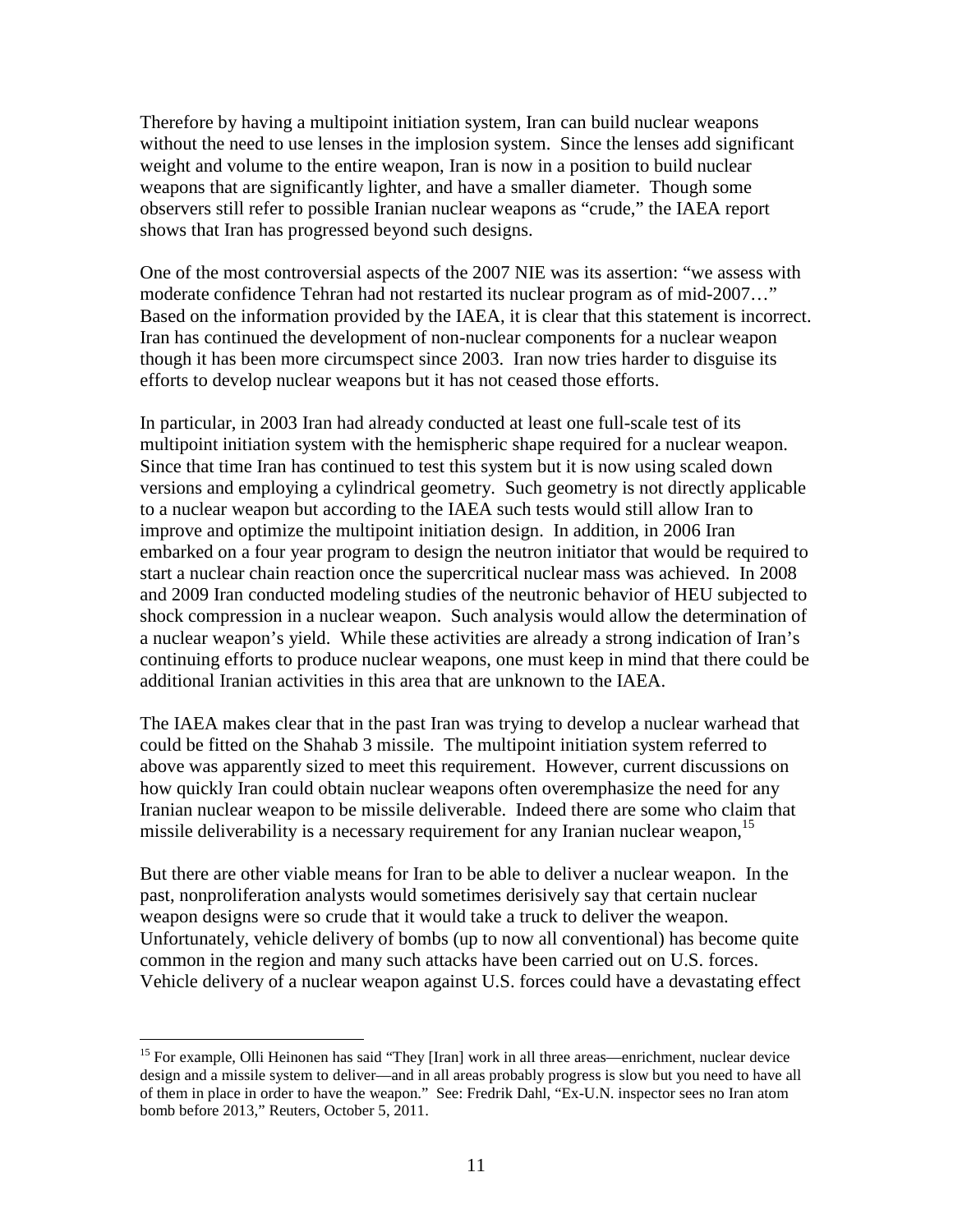and would have the advantage of making it more difficult to attribute the source of the attack.

In 2002-2003, when Iran was clearly attempting to fit its nuclear weapon design into a ballistic missile, Iran's main concern was Iraq. Ballistic missiles would have been an ideal method for delivering nuclear weapons against Iraq. If Iran is now concerned with carrying out nuclear attacks on Israel or U.S. forces in the region, ballistic missile delivery of a nuclear weapon may not be viable given the anti-ballistic missile systems of the U.S. and Israel. Even if Iran acquires the ability to deliver nuclear weapons by ballistic missiles, it is not clear that this will be Iran's preferred nuclear weapon delivery mode.

If Iran were to make an all-out effort, how quickly might it be able to produce the nonnuclear components for a nuclear weapon? I have previously written that the U.S. during World War II was able to develop an implosion nuclear weapon in just eleven months and that this should be considered an upper bound on the time that Iran would require.<sup>16</sup> In light of the IAEA's information about Iran's efforts to develop nuclear weapons and in particular, Iran's acquisition of a multipoint initiation system from a Russia nuclear scientist, it is clear that Iran is well on its way to developing nuclear weapons. On the other hand, though Iran has developed many of the individual non-nuclear components required for a nuclear weapon, there is no evidence that Iran has yet to integrate these individual components and test them. China, for example, conducted a non-nuclear test of a full-scale version of its nuclear device but without any HEU. Iran would have to conduct one or more such tests to have a reasonable assurance that its nuclear design was viable. Therefore I estimate that it would take Iran between two and six months before Iran could have the non-nuclear components for a nuclear weapon ready for use.

It is important to note that this time should NOT be added to the time required to produce the HEU for the weapon. Since the beginning of the nuclear age, it has been well-known that a state can develop the non-nuclear components for its first nuclear weapon in parallel with or prior to the production of the fissile material needed for the weapon. One of the clearest statements of how nuclear weapons are developed can be found in the official British history of its nuclear weapons program. In a memo dated November 1, 1946, William Penney, who was to lead the British effort, outlined how the task could be accomplished. According to the official British history:

"He said that the manufacture of an atomic bomb of present design fell naturally into two parts: firstly the production of the active material and secondly the ordnance part, that is, the manufacture and assembly of the components causing the explosion of the active material. The second part

<sup>&</sup>lt;sup>16</sup> Gregory S. Jones, "When Could Iran Have the Bomb? An Analysis of Recent Statements That Iran is 3 to 5 Years Away," April 26, 2010.

http://www.npolicy.org/article.php?aid=94&rt=&key=Jones&sec=article&author=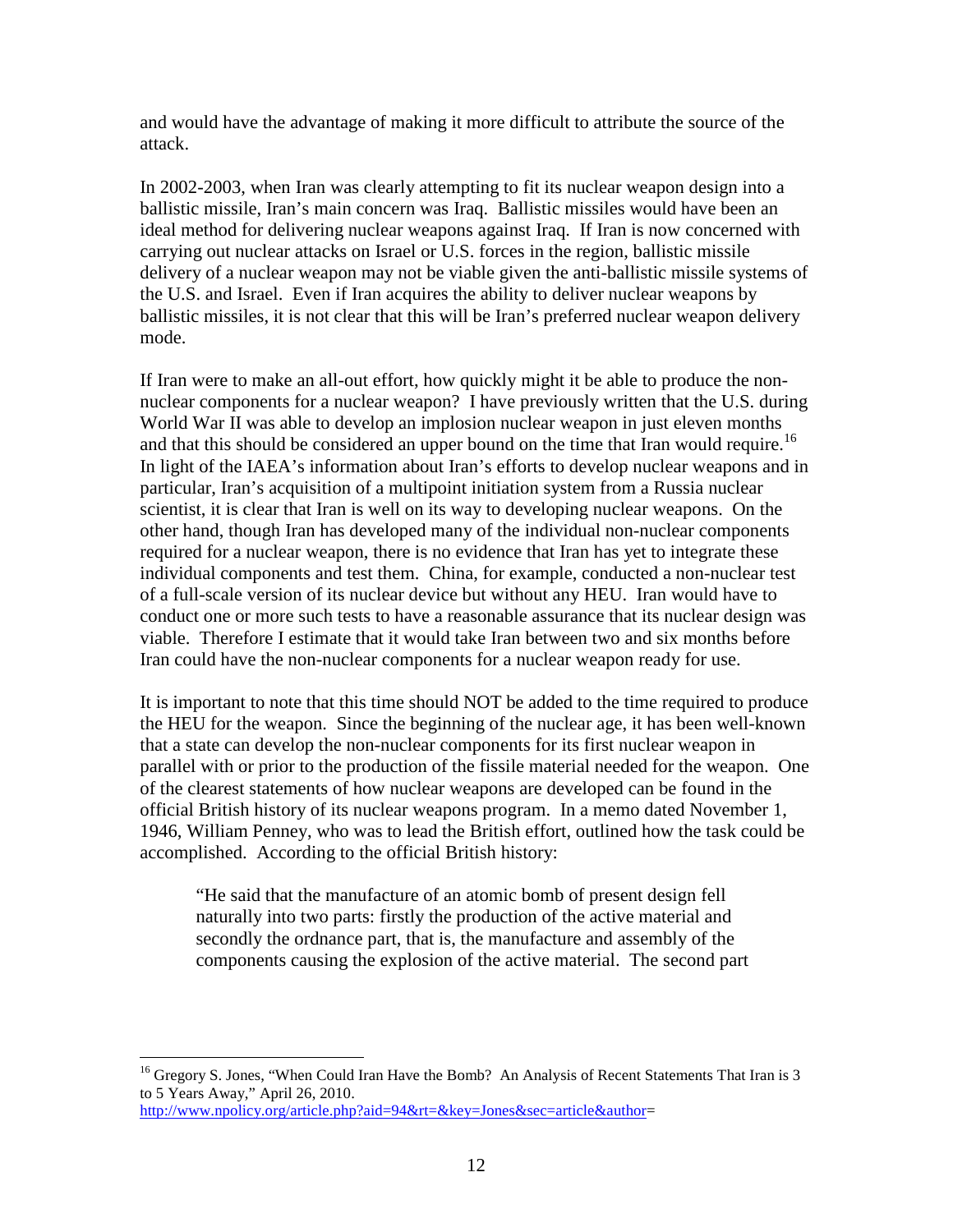of the work could be begun and *completed* without the need to use fissile material at any stage."<sup>17</sup> [Emphasis added]

The U.S. experience in World War II demonstrates that it is possible to complete the "ordnance part" of a nuclear weapon without having the fissile material first. The nonnuclear components of the Hiroshima nuclear weapon were on the cruiser *Indianapolis* and sailing across the Pacific Ocean while some of the HEU components for the weapon were still being manufactured. The fact that the IAEA has provided information showing that Iran is currently developing the non-nuclear components for nuclear weapons even though Iran does not yet have any HEU further reinforces this point.

# **Conclusions**

Iran's centrifuge enrichment program continues its steady production of 3.5% and 19.7% enriched uranium, completely unimpeded by Western counteraction. Iran will soon triple its production of 19.7% enriched uranium, bringing Iran closer to a nuclear weapons capability at a much faster pace.

Just how quickly Iran could produce the HEU for a nuclear weapon should it decide to do so has become more uncertain, as questions have been raised about calculations by Glaser that formed a key part of my earlier analyses. If Glaser's calculations are correct or one is willing to posit that Iran possesses a small clandestine "topping" centrifuge enrichment plant, then Iran could produce enough HEU for a nuclear weapon in just two months. If Glaser's calculations are incorrect and one is unwilling to posit a small clandestine Iranian centrifuge enrichment plant, then it will currently take Iran about five and one half months. Even in this latter case, Iran's increased production of 19.7% enriched uranium means that this time will drop to about three months by the later part of 2013.

On the other hand, the latest IAEA safeguards report has significantly reduced the uncertainty regarding how quickly Iran could produce the non-nuclear components for a nuclear weapon. With the assistance of a Russian nuclear weapon expert, the Iranians have already tested a multipoint initiation system. This development has brought Iran fairly close to the capability for producing small, light-weight, sophisticated nuclear weapons. I estimate that Iran could finish the developed of the non-nuclear components for a nuclear weapon in just two to six months should Iran decide to do so. Since Iran is continuing to work on the development of these components, this time is only decreasing. It is important to note that the development of the non-nuclear components could be carried out in parallel with or prior to the production of the HEU. Also though much of the public discussion has focused on Iranian delivery of nuclear weapons via ballistic missiles, Iran's nuclear weapons could also be delivered by truck or car.

This does not mean that I think that Iran will become an overt nuclear weapon state any time soon. As I have written elsewhere:

 $\overline{a}$  $17$  At the time the memo was so highly classified that Penney had to type it himself. See: Margaret Gowing, assisted by Lorna Arnold, *Independence and Deterrence: Britain and Atomic Energy, 1945-1952*, Volume I, Policy Making, St. Martin's Press, New York, 1974, p.180.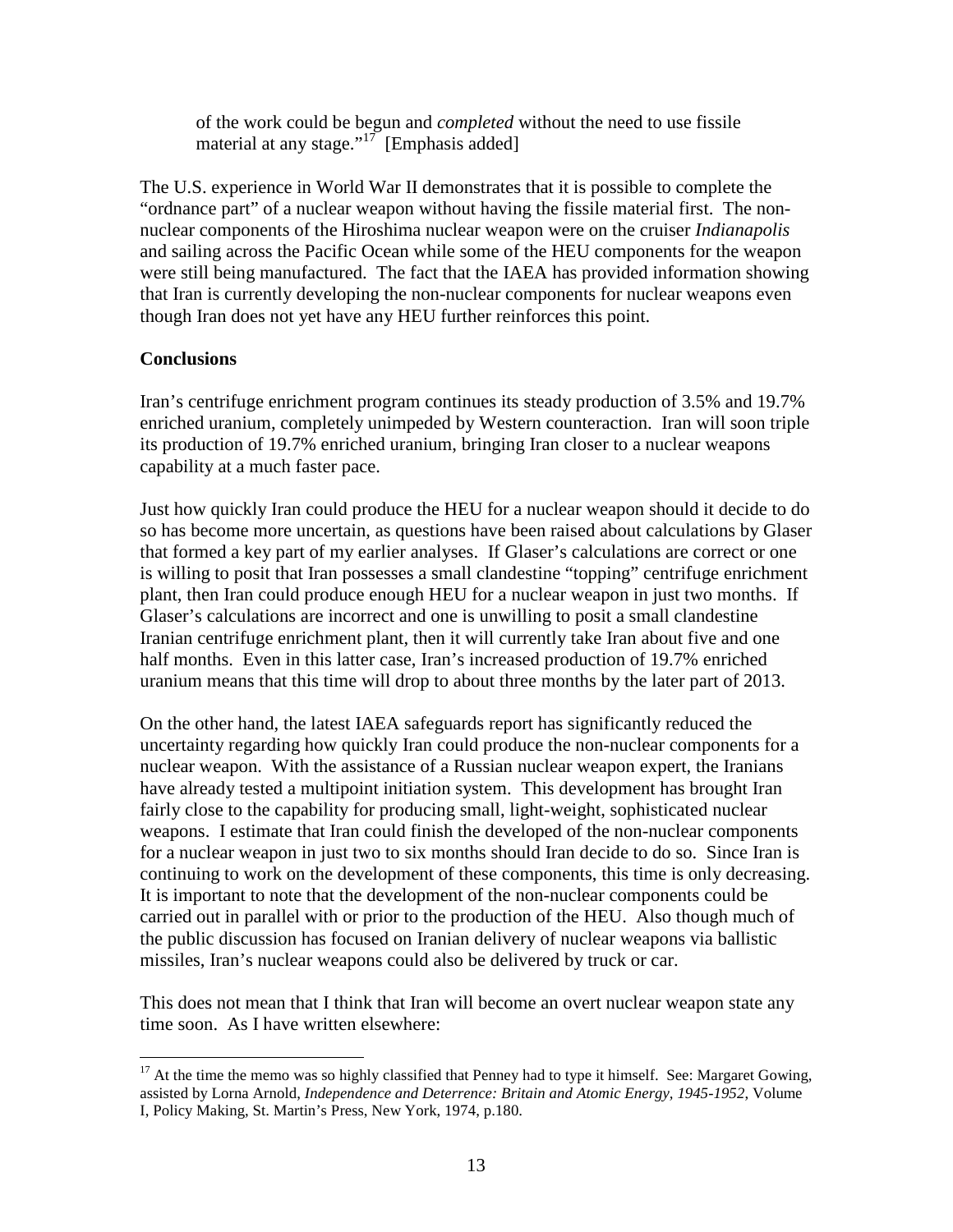That's not to say that I expect Iran to divert nuclear material from IAEA safeguards anytime soon. After all, why should it? It can continue to move ever closer to the HEU required for a nuclear weapon with the blessing of the IAEA. Iran would only need to divert nuclear material from safeguards when it would want to test or use a nuclear weapon. Recall that the U.S. was unable to certify that Pakistan did not have nuclear weapons in 1990, but it was only in 1998 that it actually tested a bomb. Similarly, though it could be many years before Iran becomes an overt nuclear power, it needs to be treated as a de facto nuclear power simply by virtue of being so close to having a weapon.<sup>18</sup>

Many analysts have found my conclusion that Iran is already a de facto nuclear power to be unpalatable but there does not appear to be any concrete way to stop Iran from taking the final steps to acquire nuclear weapons whenever it wishes. Most analysts are opposed to U.S. military action against Iran and I agree. As I have written previously:

After ten years of war in Afghanistan and Iraq, the U.S. is too war-weary and financially exhausted to consider such an action, especially since Iran is much larger and more populous than either Iraq or Afghanistan. The U.S. could try to undertake limited strikes against Iran's centrifuge enrichment program, but isolated strikes would only delay the program and drive it further underground. Only a sustained campaign would likely be able to stop Iran's centrifuge program, but this could easily lead to an unwanted long-term war with Iran. Therefore, the U.S. does not seem to have any realistic military options for eliminating Iran's centrifuge enrichment program.<sup>19</sup>

Similarly an attack by Israel does not seem likely. As I have written previously:

Israel, which has struck both Iraq (in 1981) and Syria (in 2007) to disable nuclear reactors involved in efforts to produce the fissile material for nuclear weapons, is considered to be the most likely candidate for such action. Ironically, however, Israel's strike on Syria in 2007 illustrates that it is unlikely to strike Iran. As its actions against Syria showed, if Israel perceives a threat, it is likely to strike quickly, without any preliminaries such as appeals to the international community. Iran restarted its centrifuge enrichment program in 2006, yet over five years later, Israel has taken no action. By this inaction Israel appears to have decided that Iran's centrifuge enrichment program is either too far away or too well dispersed or protected to be effectively struck.<sup>20</sup>

 $\overline{a}$ 

<sup>19</sup> Gregory S. Jones, "An In-Depth Examination of Iran's Centrifuge Enrichment Program and Its Efforts to Acquire Nuclear Weapons," August 9, 2011, p.22 http://www.npolicy.org/article.php?aid=1092&rid=4 <sup>20</sup> *Ibid.*

<sup>18</sup> Greg Jones, "No More Hypotheticals: Iran Already Is A Nuclear State," *The New Republic"*, September 9, 2011, http://www.tnr.com/article/environment-and-energy/94715/jones-nuclear-iran-ahmadinejad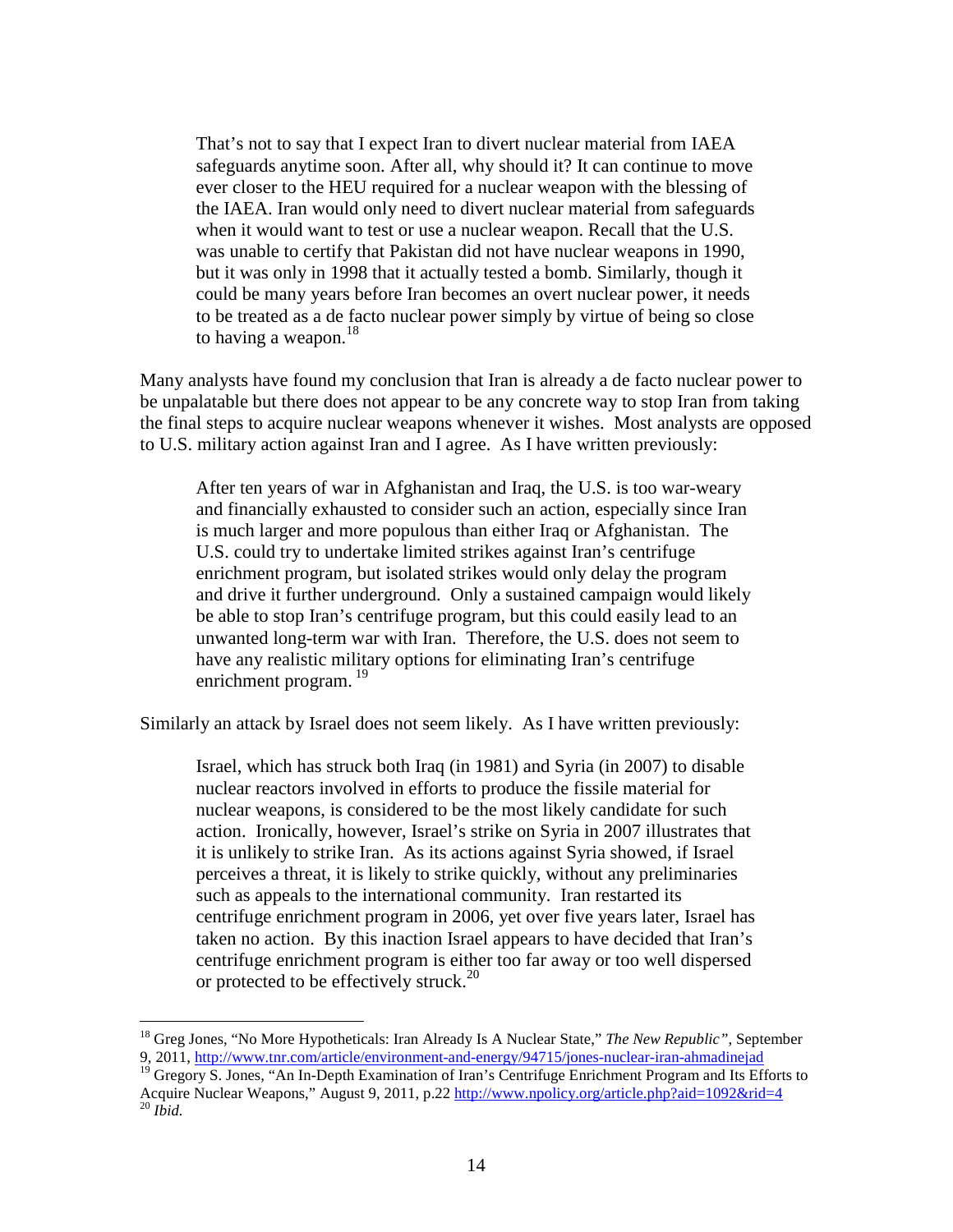Another point which applies to both possible U.S. or Israeli military action against Iran is that the time may have passed for such action to be effective. Iran has already dispersed some of its enrichment capacity to the well protected FFEP and has already produced large stockpiles of 3.5% and 19.7% enriched uranium. These enriched uranium stockpiles have small volumes and would be very difficult to find and hit with an aerial assault.

Some analysts believe that sanctions may yet stop Iran but even after the latest IAEA revelations about Iran's weapons development, neither Russia nor China was willing to adopt strong international sanctions against Iran. The resolution passed by the IAEA Board of Governors on November 18, 2011, simply calls for a progress report in March  $2012.<sup>21</sup>$ 

Many analysts believe that diplomacy is the only way to try to contain Iran's nuclear program but even an advocate of this position has admitted: "diplomacy has been incredibly difficult to pursue in the current environment."<sup>22</sup> Indeed, in the last attempted negotiations between the West and Iran last January, the parties could not even agree on an agenda. With Iran's recent assault on the British embassy in Tehran, it does not seem that the environment for diplomacy has improved any.

Further most analysts who are in favor of a diplomatic solution think it would be necessary to allow Iran to continue to have centrifuge uranium enrichment.<sup>23</sup> This view fails to recognize that any centrifuge uranium enrichment facility large enough to have any meaningful peaceful uses would also be large enough to allow Iran to quickly produce the HEU for a nuclear weapon. IAEA safeguards are inadequate to provide "timely detection" of the production of HEU at such a facility.

Other analysts take comfort that Iran's leaders apparently have not yet specifically directed a nuclear weapon to be produced, ignoring the fact that the UK, France, India and Nazi Germany all had nuclear weapons programs before there was any specific directive to produce such a weapon. The U.K., France and India all eventually made such a decision and have produced nuclear weapons. This underscores the point that as Iran moves closer to having a nuclear weapons capability, it becomes increasing likely that Iran will make the decision to produce nuclear weapons.

As I have published elsewhere, the bottom line is:

"We should accept that Iran already represents a bipartisan nonproliferation policy failure—one that spans the Obama and Bush administrations. Sanctions on Iran and sternly worded U.N. Security

<sup>&</sup>lt;sup>21</sup> Implementation of the NPT safeguards agreement and relevant provisions of United Nations Security *Council resolutions in the Islamic Republic of Iran*, GOV/2011/69, November 18, 2011.

<sup>&</sup>lt;sup>22</sup> Daryl Kimball, transcript, "Briefing-Iran's Nuclear Program: Status and Prospects," An Arms Control Association Press Briefing, September 19, 2011.

<sup>23</sup> For example, see Greg Thielmann, *Ibid*.